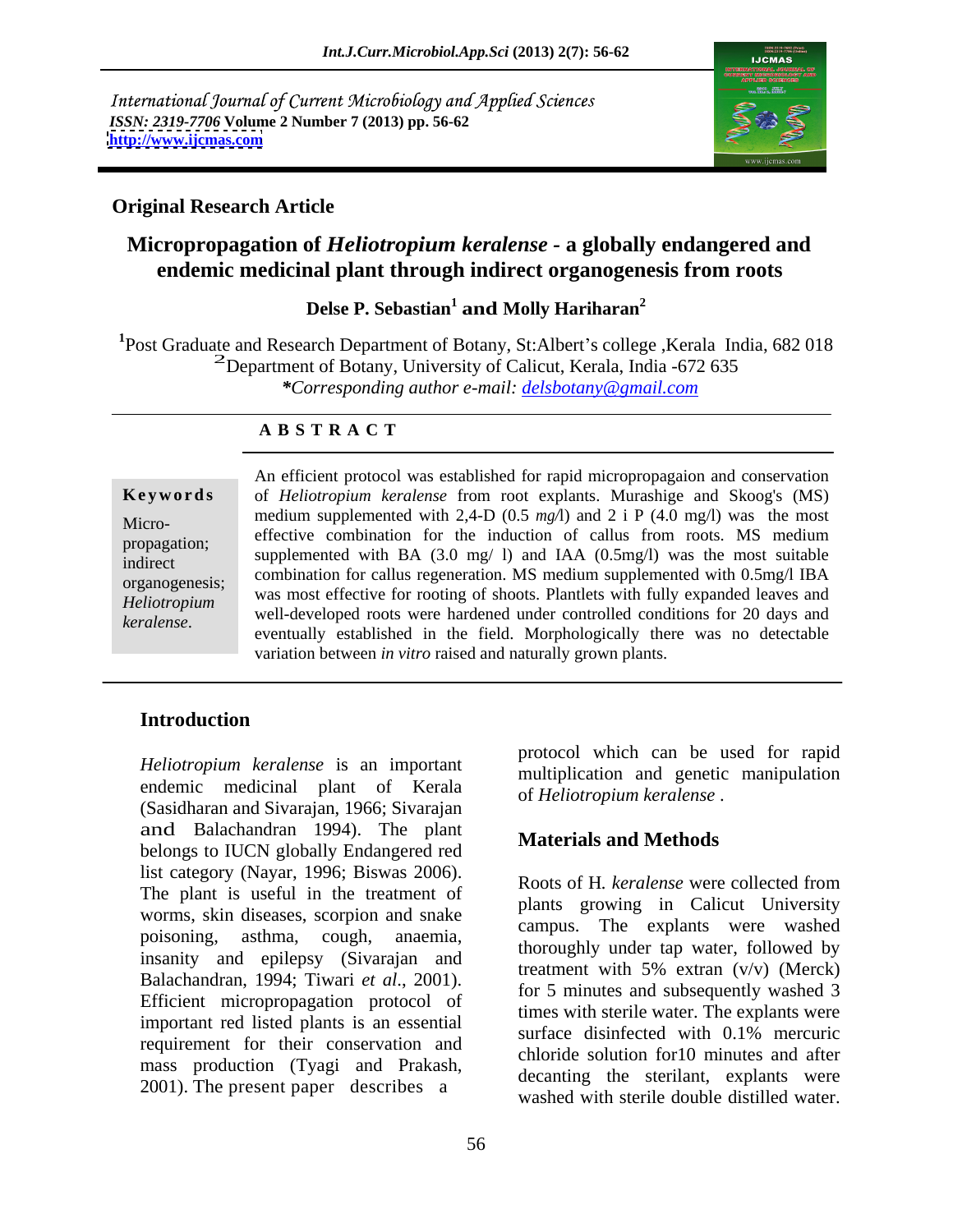The explants were then cultured on

For the induction of callus the explants from root explants of *Heliotropium*  after surface sterilization were cultured on *keralense* However combination of semi-solid MS medium containing 3% auxins and cytokinins were found to be sucrose and 0.8% agar, supplemented with highly effective in callus induction from varying concentrations and combinations root explants (Figure 1 A) .Among the of Benzyl Adenine (BA), Kinetin (Kn), 2 isopentyl-adenine (2 iP) and 2,4- supplemented with 0.5 mg/l 2,4-D and Dichlorophenoxyacetic acid (2,4-D).For 3.0mg/l 2 iP was found highly effective. the regeneration of shoots calli were Enormous amount of calli were obtained cultured on MS medium supplemented from root explants on MS medium with varying concentrations and supplemented with 0.5 mg/l 2,4-D and combinations of BA, Kn and IAA. For 3.0mg/l 2 iP. The same was selected for rooting *in vitro* raised shoots were excised regeneration studies . Murashige and and cultured on MS medium supplemented Skoog's medium supplemented with BA with varying concentrations of IAA, IBA (3.0 mg/l) produced highest number of and NAA. shoots from callus .Of the two cytokinins

 $25 \pm 2$ °C under 16 h photo periods at 1000 lux light. The contract of the contract of the contract of the veekly subculturing never showed

 Plantlets with well developed root and culture tubes, and after thorough washing keralense shoots (Figure 1 C; Table 2) and plastic cups containing sterile sand and<br>soil (1:1) mixture. These were subjected to acclimatization by covering them with polythene bags and kept in green house at established in natural soil.

Callus formation observed from root  $\overline{a}$  the present studies nature and explants of *Heliotropium keralense* in In the present studies nature and explants of *Heliotropium keralense* in relation to growth regulators supplemented in MS medium is summarised in Table l.

nutrient medium under aseptic conditions. Cytokinins when used alone were found The pH of medium was adjusted to 5.7 in shoot regeneration from calli (Figure 1 prior to autoclaving at a pressure of 15psi B).Weekly subculturing was necessary to for 15 minutes. Cultures were incubated at retain morphogenic potential of calli. Calli shoot systems were taken out from the found as most effective for rooting of H. with sterilized water, were transferred to correctluded highest number of roots soil (1:1) mixture. These were subjected to Plantlets with well developed shoot and 90% relative humidity. Successfully 1 D). Out of the 420 plants transferred to hardened plantlets were eventually the field 391 plants survived and **Result and Discussion** to be ineffective in the induction of callus *keralense* .However combination of highly effective in callus induction from various combinations, MS medium from root explants on MS medium tested only BA was found to be effective which turned brown in the absence of weekly subculturing never showed regeneration. Among the various auxins IBA at (0.5 mg/l) in MS medium was found as most effective for rooting of *<sup>H</sup>*. k*eralense* shoots (Figure 1 C; Table 2) and (25/shoot) with high frequency (90%). root systems formed in cultures were taken out and acclimatized in natural soil (Figure developed into mature plants. Micropropagated plants were morphologically similar to normal field grown plants.<br>In the present studies nature and

proliferation of callus formed from roots varied with the growth regulators supplemented in the nutrient media.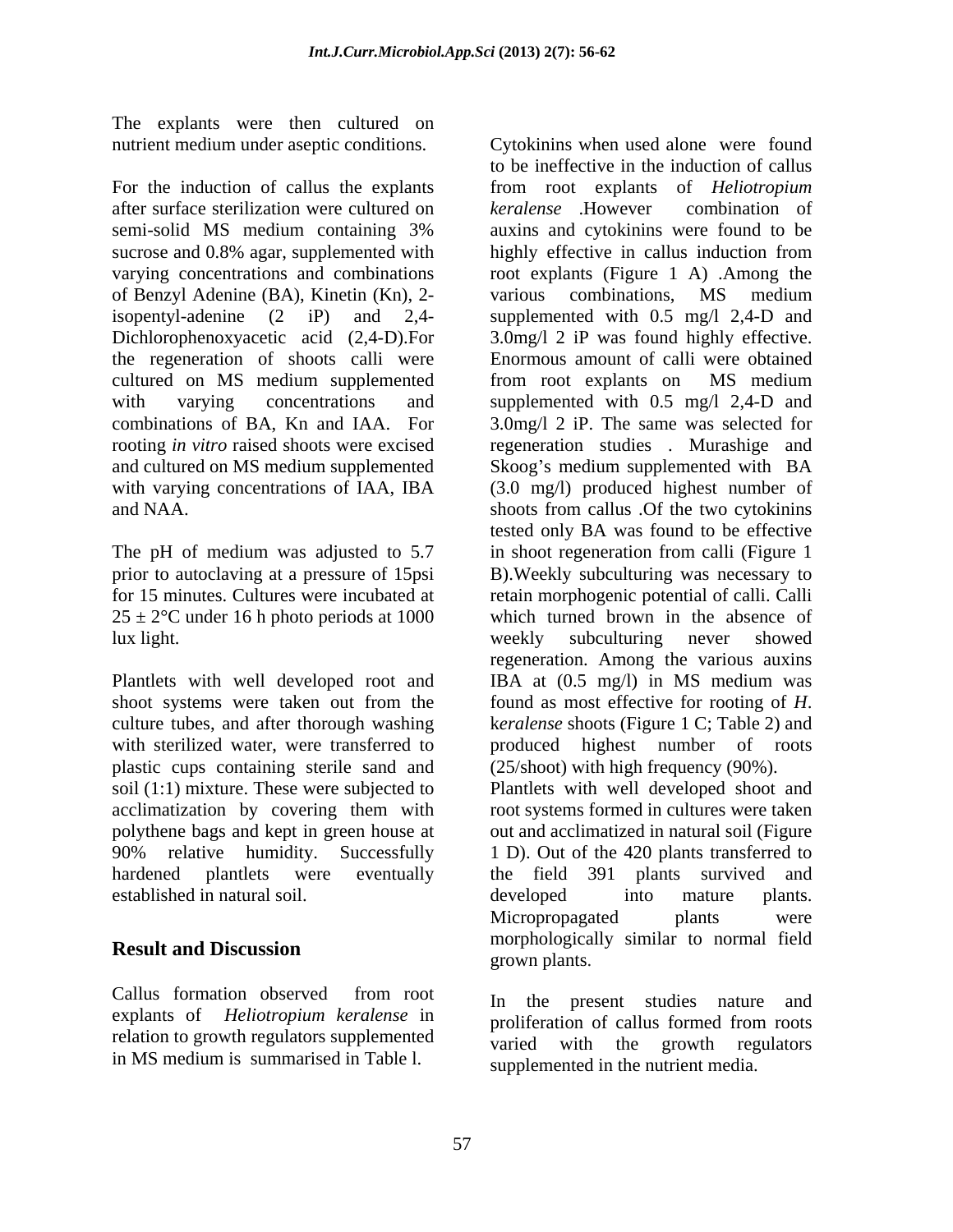

**Figure.1** Various stages of micropropagation of *H.keralense* through indirect organogenesis from roots

(A) Callus induced on  $MS+2,4-D$  (0.5  $mg/1$ ) and 2 i P (4.0 mg/l) (B) Shoot regeneration from callus on MS+ BA (3.0 mg/ l) and IAA (0.5mg/l) (C)Roots induced on MS+0.5mg/l IBA (D)Hardened plantlet in a small pot.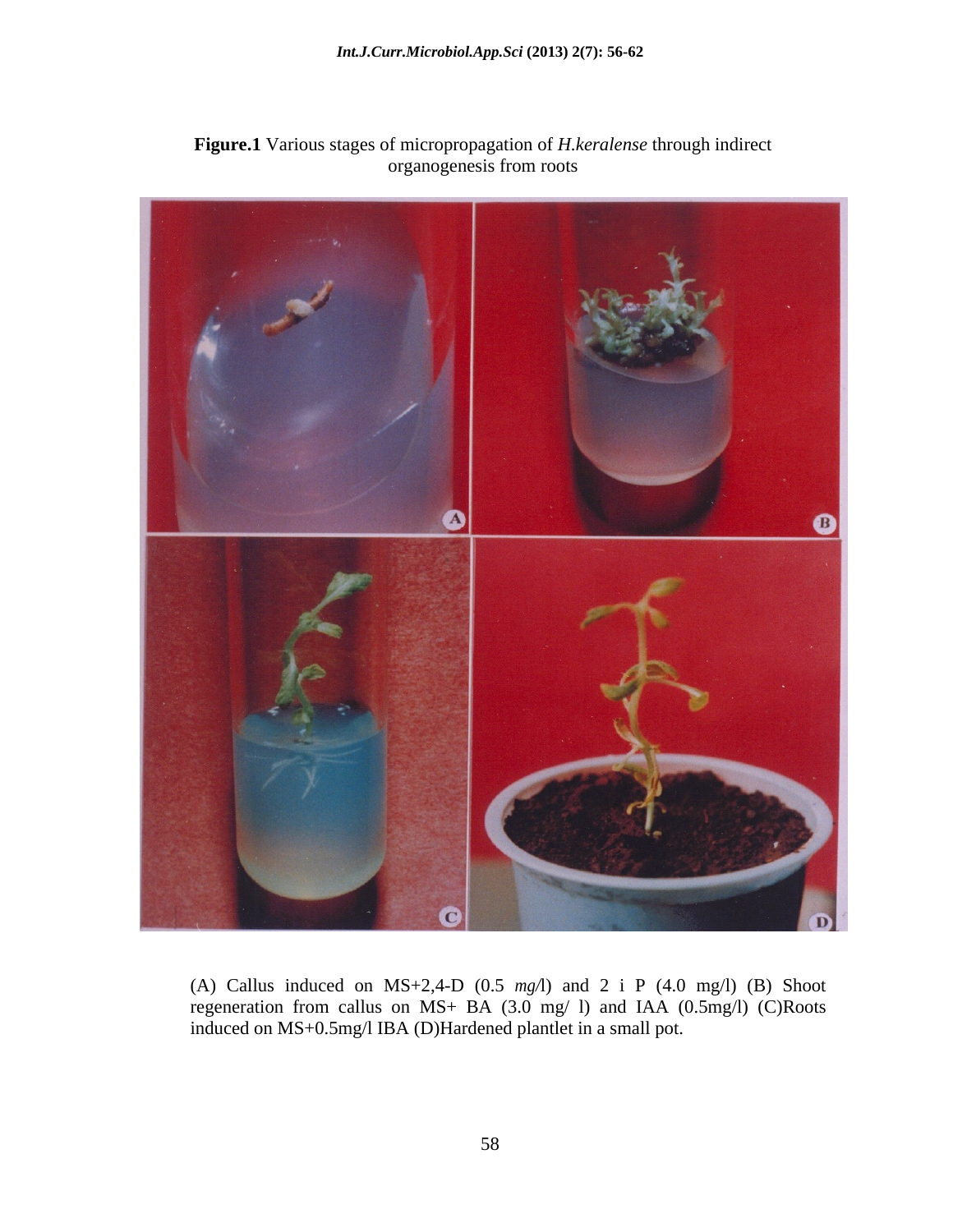| Table.1 Effect of g<br>s and shoot regeneration from<br>growth regu |  |  |
|---------------------------------------------------------------------|--|--|
| root exptants of <i>Helio</i><br>лит кеғалепу                       |  |  |

| Growth                            | <b>Callus formed</b> | shoots /g of callus                          |
|-----------------------------------|----------------------|----------------------------------------------|
| regulators $^{-1}$                |                      | (formed from root explants on                |
| (mg/liter)                        |                      | MS +2,4-D (0.5 $mg/1$ ) and 2 iP (4.0 mg/l)) |
| BA                                |                      |                                              |
| 1.0                               | $-$                  | $4.4 \pm 0.28$                               |
| 2.0                               | $ -$                 | $7.6 \pm 0.42$                               |
| 3.0                               | $ -$                 | $9.8 \pm 0.17$                               |
| 4.0                               | $-$                  | $9.4 \pm 0.24$                               |
| 5.0                               | $- -$                | $7.6 \pm 0.42$                               |
| Kn                                |                      |                                              |
| 1.0                               | $-$                  | Proliferation only                           |
| 2.0                               | $\sim$               | Proliferation only                           |
| 3.0                               | $ -$                 | Proliferation only                           |
| 4.0                               | $-$                  | Proliferation only                           |
| $A + \overline{BA}$               |                      |                                              |
| 0.5<br>$0.5\,$                    | $\sim$ $  \sim$      | $2.7 \pm 0.41$                               |
| $0.5\,$<br>1.0                    | $ -$                 | $5.2 \pm 0.12$                               |
| $0.5\,$<br>2.0                    | $ -$                 | $7.8 + 0.57$                                 |
| 0.5<br>3.0                        | $-$                  | $10.8 \pm 0.32$                              |
|                                   |                      |                                              |
| $0.5\,$<br>4.0                    |                      | $10.6 \pm 0.63$                              |
| $\boxed{2,4 \cdot D + 2 i P}$     |                      |                                              |
| 0.5<br>0.5                        |                      | Proliferation only                           |
| 0.5<br>1.0                        | $+$                  | Proliferation only                           |
| 2.0<br>$0.5\,$                    | $++$                 | Proliferation only                           |
| $\overline{0.5}$ $\overline{3.0}$ | $+++$                | Proliferation only                           |
| $\boxed{0.5}$<br>4.0              | $++++-$              | Proliferation only                           |
| $\overline{2,4 - D + BA}$         |                      |                                              |
| 0.5<br>0.5                        | $+$                  | Proliferation only                           |
| 1.0<br>1.0                        |                      | Proliferation only                           |

Data from 20 replicates in two experiments (Mean±SE)

 $-$ No callus formation,  $+$  = very slight,  $++$  = Little,  $++$  = Moderate,  $++$  + = Profuse Growth Period 50 days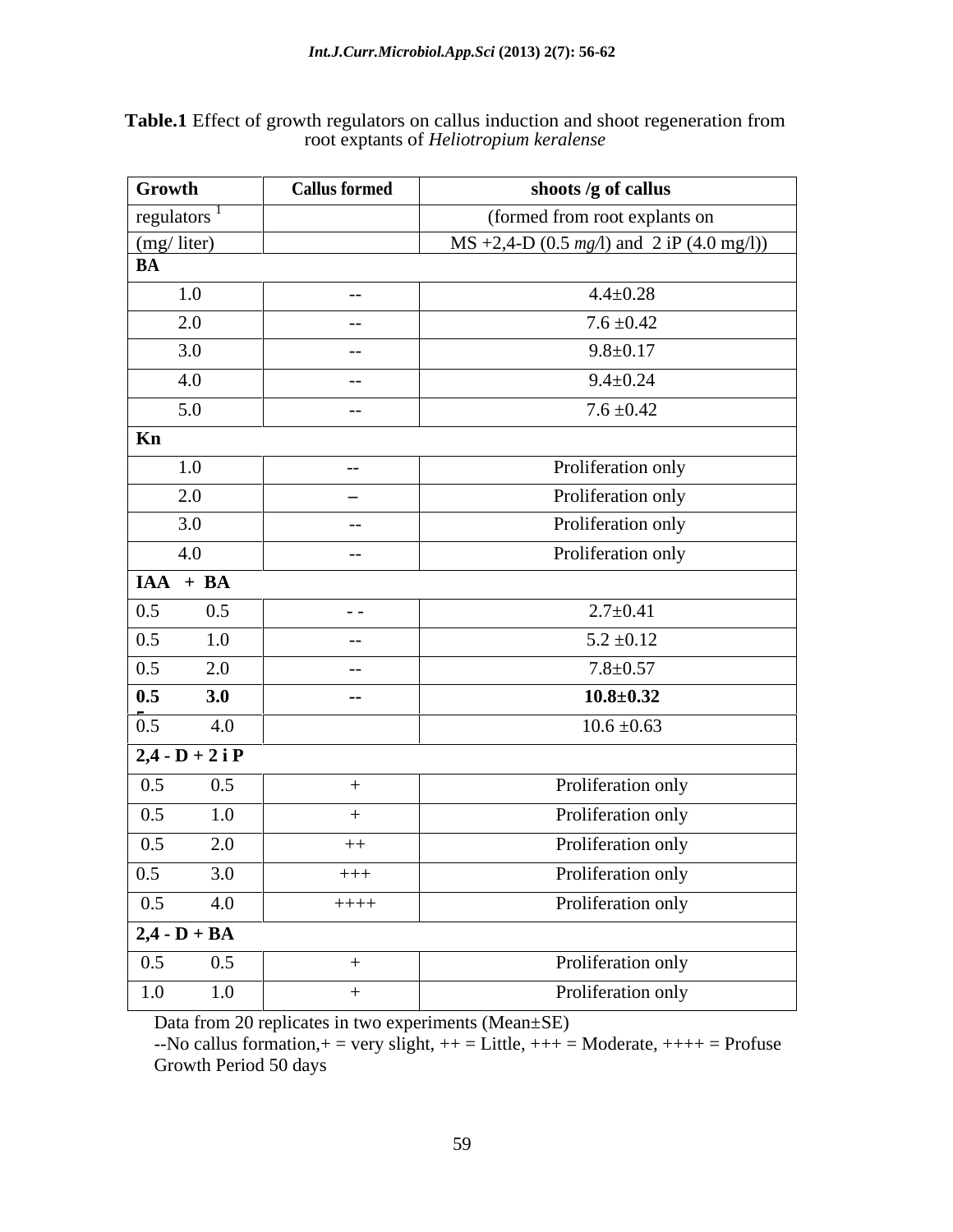| <b>Growth regulators(mg/l)</b>         | % Response | <b>No. of Roots</b> |
|----------------------------------------|------------|---------------------|
| <b>IAA</b>                             |            |                     |
| $\overline{0.1}$                       | 60         | $6.3 \pm 0.88$      |
| 0.2                                    | 75         | $9.8 \pm 0.18$      |
| 0.5                                    | 80         | $14.6 \pm 0.42$     |
| 1.0                                    | 80         | $16.4 \pm 0.16$     |
| 2.0                                    | 70         | $9.9 + C + 0.11$    |
| 3.0                                    | 75         | $7.2 + C + 0.27$    |
| <b>IBA</b>                             |            |                     |
| 0.1                                    | 40         | $11.8 \pm 0.56$     |
| 0.2                                    | 65         | $16.7 \pm 0.12$     |
| $\overline{\phantom{0}0.5\phantom{0}}$ | 90         | $22.1 \pm 0.22$     |
| 1.0                                    | 90         | $20.4 \pm C + 0.63$ |
| 2.0                                    | 85         | $16.8 + C + 0.47$   |
| 3.0                                    | 90         | $13.2 + C + 0.29$   |
|                                        |            |                     |
| <b>NAA</b><br>0.1                      | 90         | $4.1 \pm 0.15$      |
|                                        |            |                     |
| 0.2                                    | 85         | $6.6 \pm 0.74$      |
| $0.5\,$                                | 80         | $4.3 + C + 0.19$    |
| 1.0                                    | 80         | $5.2 + C + 0.37$    |
| 2.0                                    | 85         | $3.7 + C + 0.61$    |
| 3.0                                    | 75         | $2.9 + C + 0.23$    |

**Table.2** Effect of auxins (IAA, IBA & NAA) on *in vitro* rooting of *H. keralense*

Data from 20 replicates in two experiments (Mean ±SE), Growth period 50 days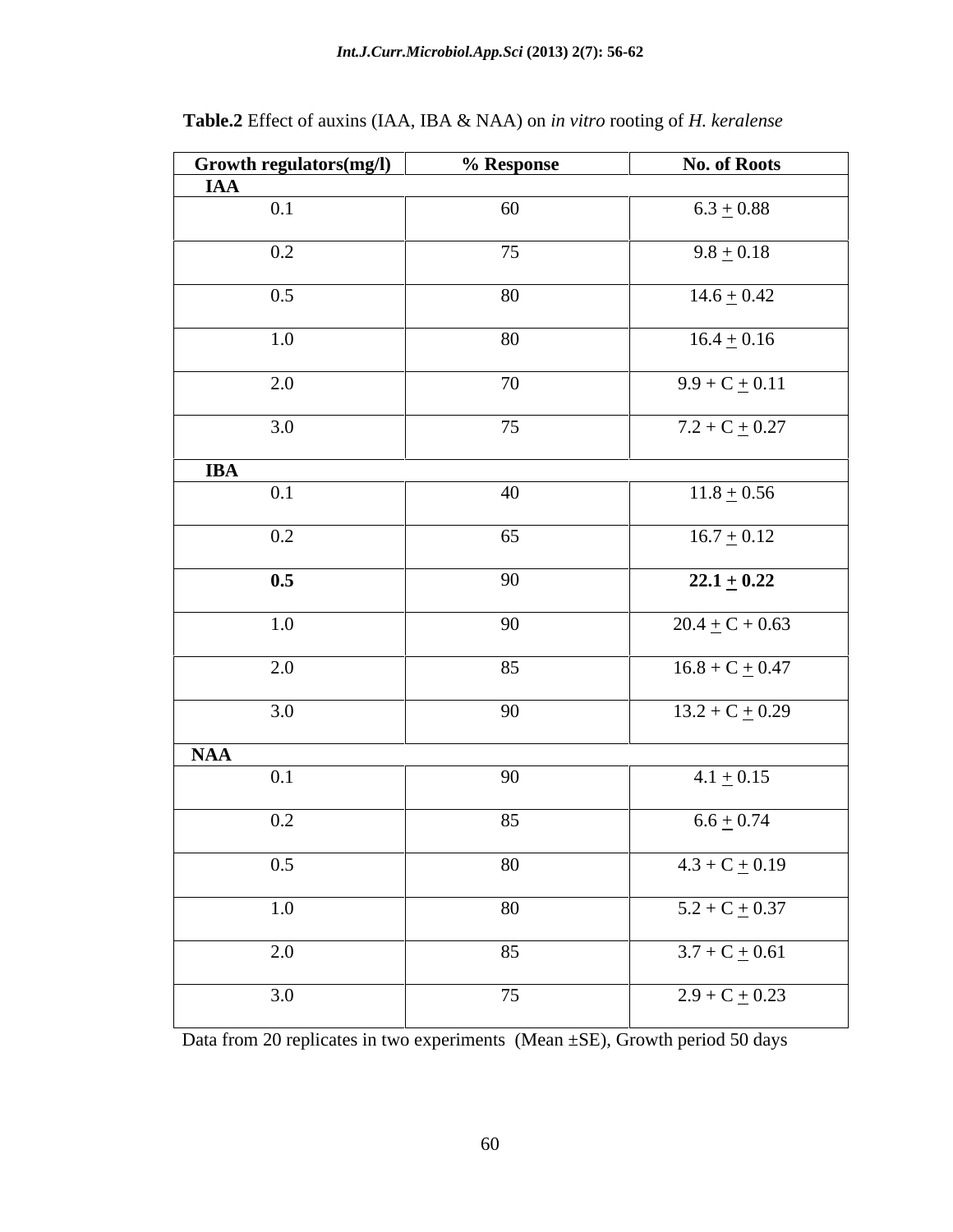This observation was in corroborative with the reports of Lin *et al*., 2000 and Koroch *et al.,* 2002.Effectiveness of auxin- Micropropagation of Camphor tree cytokinin interaction for callus induction and proliferation was reported by Koroch *et al* ., 2002*.*This report was in consonant Biswas, S., 2006. Indian biodiversity for with the results obtained in the present the present millennium: global experiments on *H.keralense*. Reddy *et al.*, prospects and perspectives. Satish (2001)and Kroch *et al.*, (2002) reported Serial Publishers, India. pp.25. effectiveness of auxin cytokinin Das, G., and Rout, G.R. 2002. Direct combination in callus regeneration of many medicinal plants*.* These reports were in consonant with the results of present Cult. 68:311-314. experiments on *H.keralense.* Our results showed that BA was highly effective than Kn for shoot regeneration of *H. keralense.* The simulative effect of BA over Kn in shoot regeneration was reported earlier in many medicinal plants (Tiwari *et al.*, encinos mexicanos (*quercus* spp.)<br>2001; Babu *et al.*, 2003; Kiani *et.al* 2010;. Polibotanica 35:85-97.<br>Shekhawat *et al.*,2012 and Delgadillo- Echeverrigaray, S., S. Bias, F. Frac

of IBA for the rooting of *in vitro* raised shoots of *H. keralense*. Similar results 35-41. showing efficacy of IBA in *in vitro* rooting Faisal, M., and Anis, M. 2003. Rapid mass was reported earlier in many plant species propagation of Tylophora indica (Echeverrigaray *et al*., 2000; Fracaro & Echeverrigaray, 2001Das & Rout, 2002; Faisal and Anis, 2003 Andoh *et al.,* 2005;

The protocol described here would be multiplication of *H.keralense* . The and Memariani, M. 2010.

- Andoh,Y., S. Yahara and Yoshizawa, N. 2005. *In vitro* regeneration of the leaves. PL..Cell Tiss. Org. Cult. 80:
- Babu, K.N., A. Sajna, D. Minoo, C.Z. R.G.F. Visser, M.J. Deeju and

John, P.M. Mini. K.V. Tushar, Rema and Ravindran, P.N. 2003. (*Cinnamomum camphora).* Pl. CeIl Tiss.Org. Cult. 74: 179-183.

- the present millennium: global prospects and perspectives. Satish Serial Publishers,India. pp.25.
- plant regeneration from leaf explants of *Plumbago* PI. Cell Tiss, Org
- Delgadillo-Díaz de León, J., J.F. Morales- Domínguez, M.S. Santos-Díaz ,and Balch, E. 2013. *In Vitro* propagation of mexican oaks (*Quercus* spp.)propagación *in vitro* de encinos mexicanos (*quercus* spp.) Polibotanica 35:85-97.
- Díaz de León *et.al.*,2013). <br>
micropropagation of Roman<br>
Present studies also demonstrated efficacy Charnomile (*Anthemis nobilis* L.). 1. Echeverrigaray, S., S. Bias, F. Fracaro and Sarafini, 2000. Clonal micropropagation of Roman Charnomile *(Anthemis nobilis* L.). 1. of Herbs, Spices. Med. plant. 7 (2): 35-41.
	- propagation of *Tylophora indica* Merill via leaf callus culture. PI.Cell.Tiss. Org. Cult.75: 125-129
- and Yu *et al.,* 2012). Micropropagation *of Cunila galiodes,* Fracaro, F., and Echeverrigaray, S. 2001. a popular medicinal plant of South Brazil PI. CellTtiss. Org. Cult. 64: 1-4.
- useful for genetic manipulation and rapid Kiani, M., H. Zarghami, A. Tehranifar **References** and potential ornamental species, and Memariani, M. 2010. Conservation of *Colutea gifana*, a rare and potential ornamental species, using *in vitro* method. J. Cell. Mol. Res. 2 (2): 81-85.
	- medicinal plant *Phellodendron*  Simon Jen. 2002. *In vitro* regeneration *amurense* Rupr. Through excised of *Echinacea* from leaf explants. Koroch, A., H.R. Juliani, J. Kapteyn and of *Echinacea* from leaf explants. Pl.cell Tiss.Org.Cult.69: 79-83.
	- 43-50. Lin, H.S., C.V. Toorn, Raemakers kjjm, R.G.F. Visser, M.J. Deeju